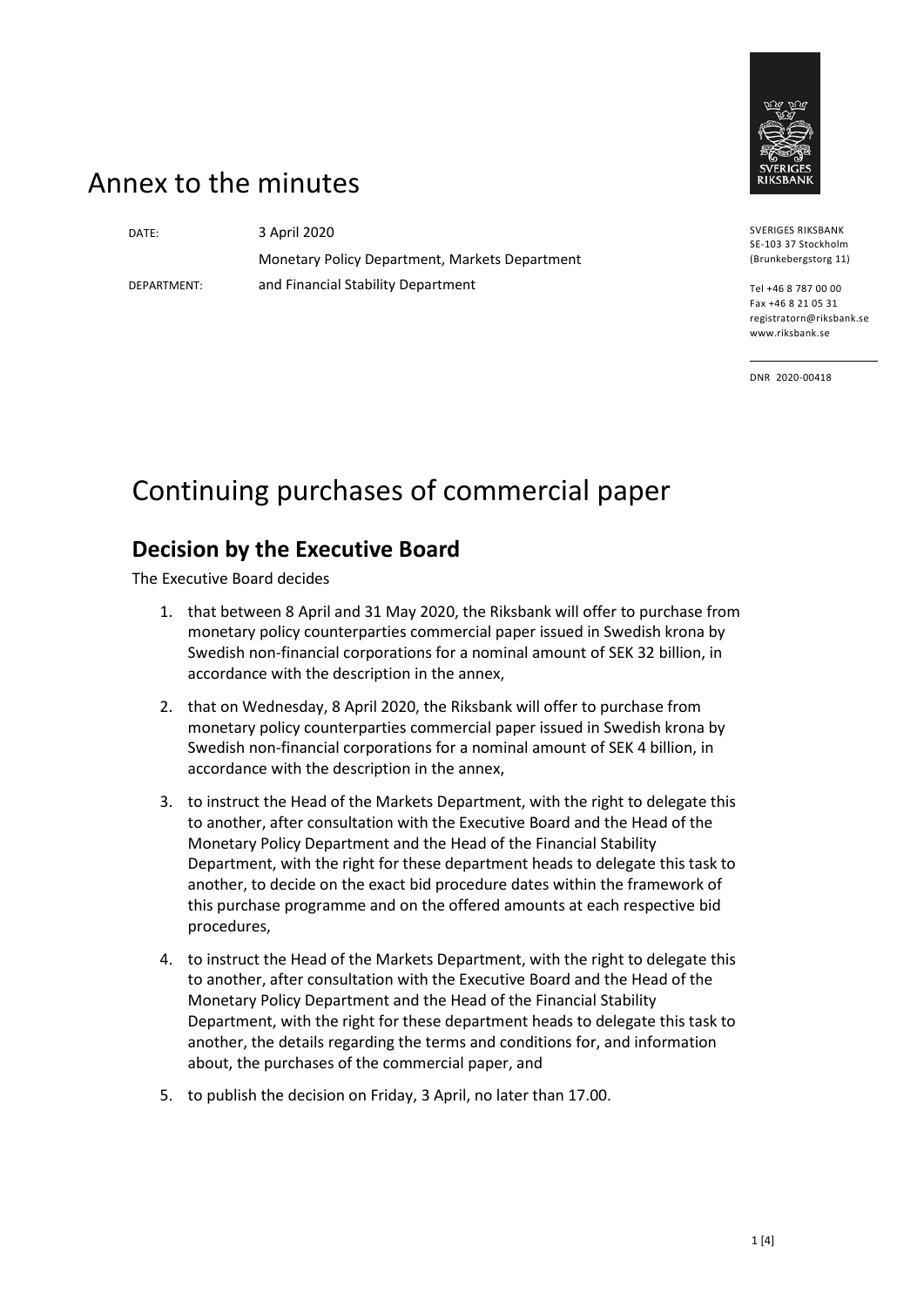

### **Background**

The corona pandemic is having widespread humanitarian consequences and is affecting the global and the Swedish economy to a great extent. Across the entire world, strong measures have been adopted to restrict the spread of the virus. The precautionary measures adopted by governments, companies and private persons are affecting increasingly more sectors of the economy, with significant falls in turnover, and the number of company bankruptcies has increased. Several major manufacturing companies have also been forced to close their production facilities and lay off their staff due to problems with deliveries of input goods. Additionally, small and mediumsized enterprises are experiencing significant problems. The abruptness of the downturn is reflected by the statistics on redundancy notices.

There are clear signs of liquidity problems on the financial markets, both in Sweden and abroad. Several companies report that they are having difficulties in refinancing their loans and several larger manufacturing companies are worried that their smaller subcontractors and customers will have problems with their funding. The continued turbulence on the financial markets means that the credit supply in the Swedish economy may deteriorate further. This would risk further aggravating the already serious downturn in the economy, with prolonged negative consequences for output and employment in Sweden. It would also make it more difficult for the Riksbank to achieve its price stability target.

## **Considerations**

To support credit supply broadly in the Swedish economy, the Executive Board decided on 12 March 2020 to implement a programme for corporate loans in Swedish kronor, where banks that are monetary policy counterparties to the Riksbank can borrow, in total, up to SEK 500 billion from the Riksbank for onward lending to Swedish nonfinancial corporations.

In addition, with the aim of keeping monetary policy expansionary and providing support to the economy, the Executive Board decided on 16 March 2020 to implement purchases of bonds in the period March–December 2020 to a total nominal amount of up to SEK 300 billion. This decision covers purchases of government bonds, bonds issued by Swedish municipalities and Kommuninvest i Sverige AB and covered bonds issued by Swedish institutions. On 19 March 2020, the Executive Board decided that during the same period, within the programme for bond purchases, the Riksbank shall also purchase bonds and commercial paper issued by Swedish non-financial corporations. The extended purchases of government bonds were initiated on 18 March 2020, and the purchases of covered bonds were initiated on 25 March 2020. The purchases of commercial paper were initiated on 2 April 2020.

In light of the worsening problems in the corporate sector connected to the corona pandemic, it is appropriate that the Riksbank between 8 April and 31 May 2020, as a next step in the programme for bond purchases, should offer to purchase from monetary policy counterparties commercial paper issued in Swedish kronor by Swedish non-financial corporations for a nominal amount of SEK 32 billion. These purchases are part of the Riksbank's programme for bond purchases of up to SEK 300 billion.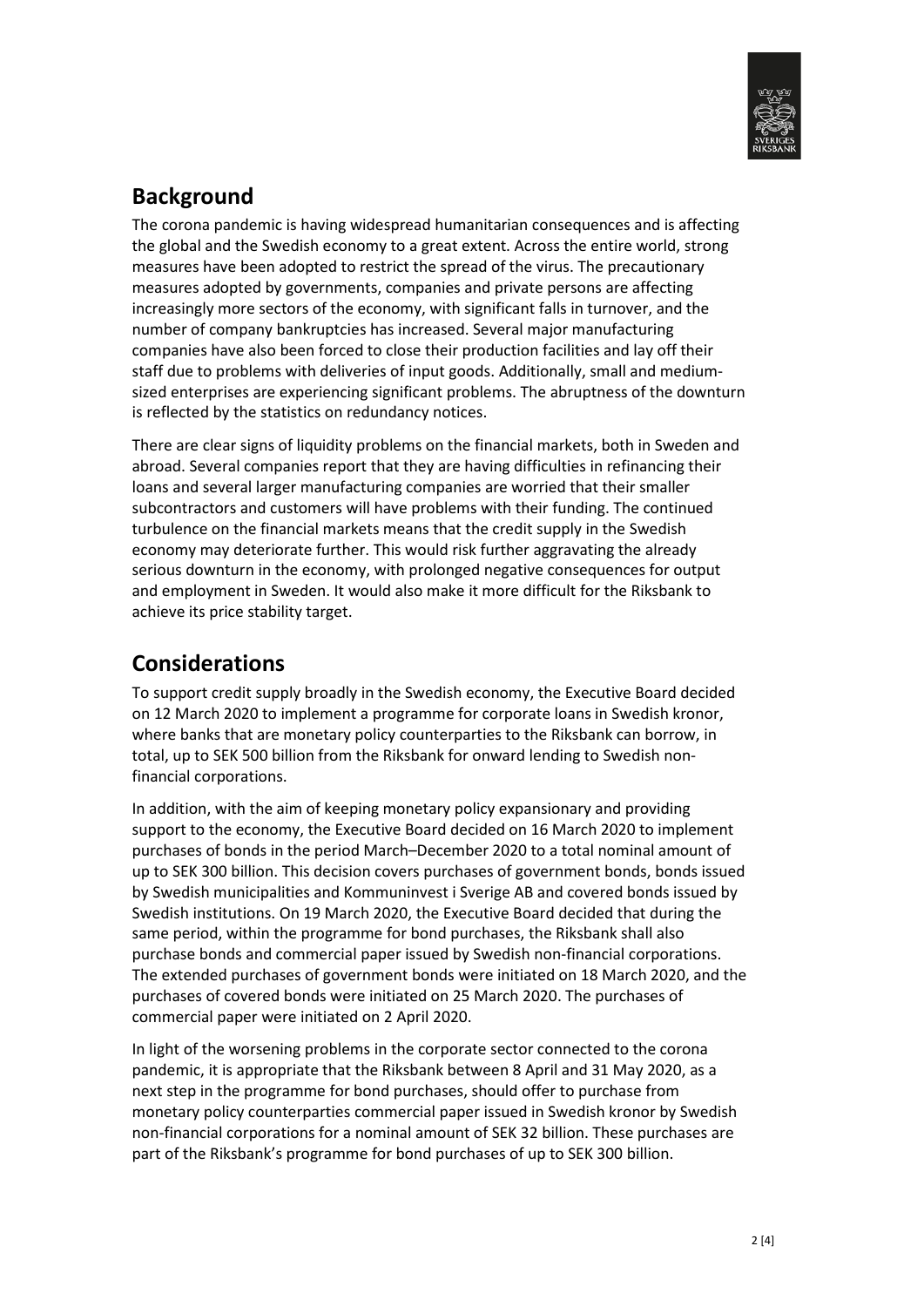

An initial bid procedure of SEK 4 billion will take place on Wednesday, 8 April 2020. The exact dates for subsequent auctions and the amounts offered at these auctions are determined by the Head of the Markets Department after consultation with the Executive Board and the Head of the Monetary Policy Department and Head of the Financial Stability Department. Consultation with the Executive Board is best done in the form of the Executive Board at regular meetings prior to each bid procedure being kept informed of the current assessment of market functioning at that time. It is the responsibility of the Head of the Markets Department, after the equivalent consultation, to determine the precise details regarding the terms for, and information about, the purchases of commercial paper. When making this decision, the Head of the Markets Department shall take into consideration the following conditions for the purchases in question.

So that this measure will be able to provide rapid support to the economy and alleviate the most acute problems for Swedish companies needing to refinance loans maturing over the coming months, the purchases of commercial paper will be focused on short maturities. The purchases will therefore cover securities issued as commercial paper with remaining maturities of up to three months at date of auction. Only commercial paper issue by companies with credit ratings of equivalent Baa3/ BBB– or higher will be included in the purchases. At the dates of auction, the Riksbank determines price and volume.

The purchases of commercial paper shall be made on the secondary market. Furthermore, they will be made through a bid procedure in which the Riksbank's monetary policy counterparties place bids specifying the issuer's credit rating for the commercial paper the counterparty wishes to sell and in which volume. In this way, the distribution of the Riksbank's transactions will be transparent to the market. Moreover, the bid procedure is an appropriate way of achieving an efficient implementation of the current monetary policy measure, taking into account the prevailing market conditions. Considering the requirements imposed by the Riksbank's remit, the purchases may take sustainability into account when selecting commercial paper.

The Riksbank's measures normally have several different, and partly uncertain, consequences for the national economy and the Riksbank's own finances. The benefits of the respective measures therefore have to be weighed against their potential drawbacks and risks. The Riksbank deems that there exists high awareness of the risks and an effective approach to risk management in operations. The increased risk level is therefore manageable for the Riksbank.

The purchases are justified in terms of monetary policy as described above, pursuant to Chapter 6, Article 5 of the Sveriges Riksbank Act (1988:1385).

By purchasing commercial paper, the Riksbank is helping to improve market functionality and thus improve credit supply to companies and the impact of monetary policy on the economy. However, there is still considerable uncertainty regarding economic developments and the situation on the financial markets both in Sweden and other countries. Given this, the Riksbank is prepared to take further measures and to supply liquidity as needed, even between ordinary monetary policy meetings. All of the Riksbank's tools can be put to use. How the tools will be used depends on future developments.